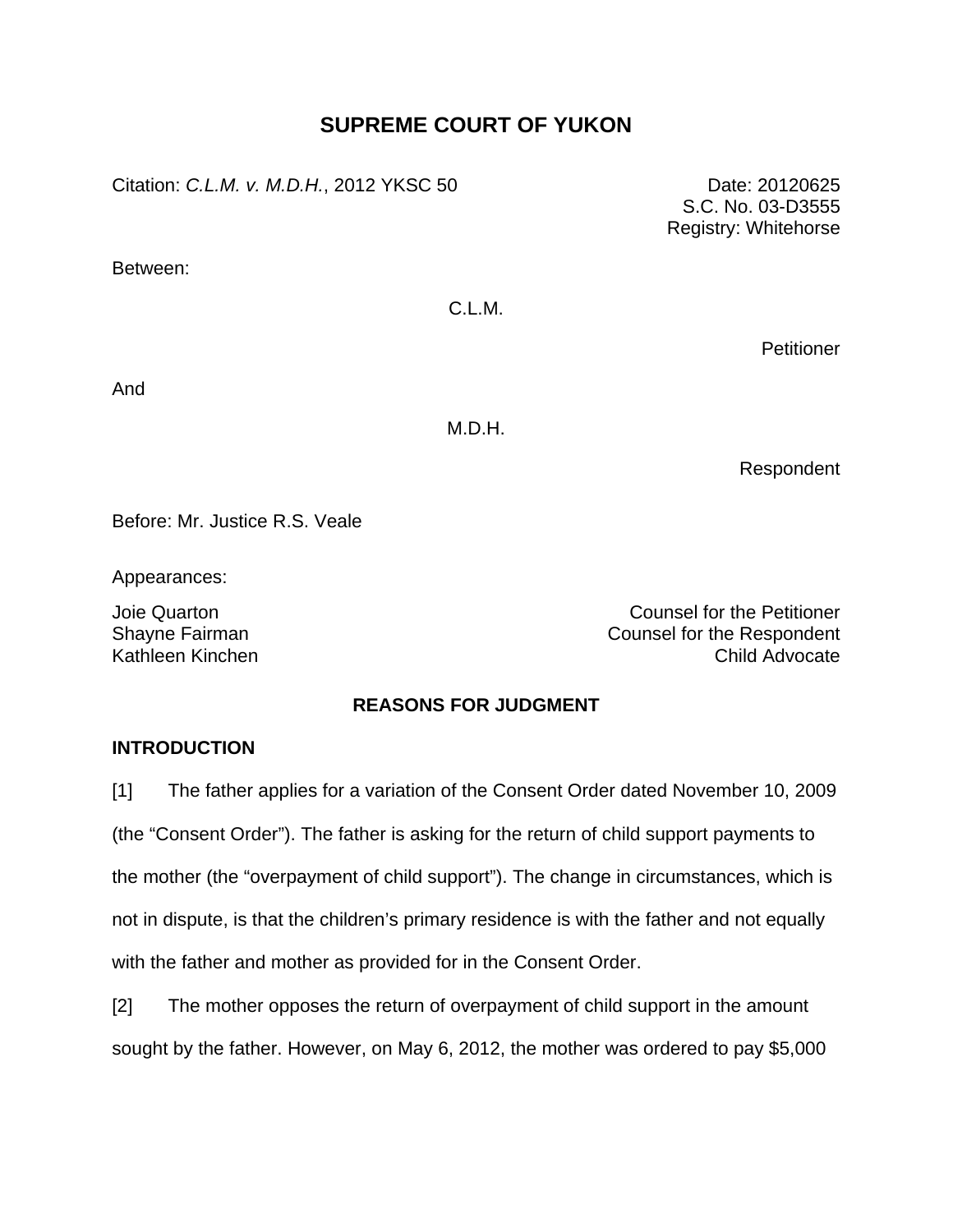to the father to be credited against any eventual Order made. The parties have agreed upon the financial support for the eldest child starting college in September 2012.

#### **BACKGROUND**

[3] The father and mother were married in 1994 and separated in January 2002. There are two children of the marriage R. and C. now 17 and 14, respectively.

[4] The Consent Order provided for the joint custody of the children who would reside equally with the father and mother on a week on week off schedule. The father earned twice as much as the mother and it was agreed that he would pay \$715 per month in child support to the mother calculated on a straight set off basis based upon the equally shared residential arrangement.

[5] The Consent Order also provided that the mother and father would exchange income tax information no later than June 1 of each year to adjust the ongoing child support. This did not occur in 2010 or 2011, and forms part of the father's calculation of overpayment of child support.

[6] As of January 2011, C.'s residence changed from the equal week on week off schedule to primary residence with the father, on the child's initiative. The child's initiative and the child's request to remain in the primary care of the father were confirmed by the Child Advocate.

[7] R. participated in an exchange program from September 9, 2010, to June 21, 2011, and at that time was not residing with the mother or the father. When R. returned home, she lived equally with the father and mother until November 2011, when she began residing primarily with the father. While R. was on the exchange, the father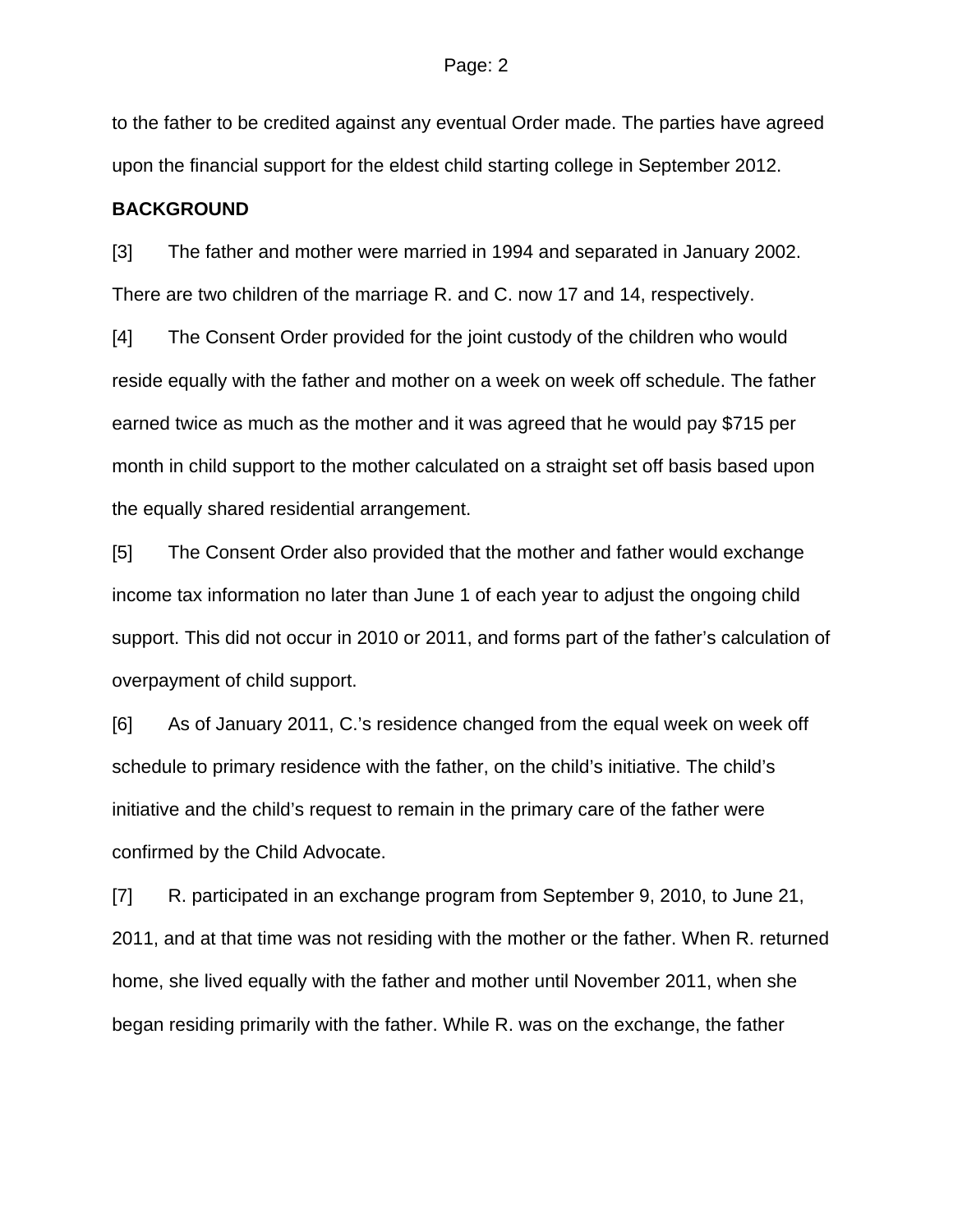continued to pay child support for R. to the mother, despite his request to pay it directly to R.

[8] The mother and father each paid one-half of the exchange costs. The mother deposed that there were some complications in the travel plans for R. on the exchange which required the mother to lose time at work and spend \$3,800 for airfare, accommodation, food and transportation to assist R. The father says he paid an additional \$1,500 to R. while on the exchange and the mother says she paid \$1,750 to R. while on the exchange.

[9] In Family Law Case Conference on February 9, 2012, I ordered that the mother disclose her 2009 and 2010 income tax returns and that the monthly child support payment of \$715 in the Consent Order be suspended until further order of the Court. [10] The mother has raised concerns about C. and made allegations about the father's care and suggested that the father interfered with her relationship with the child. [11] On May 16, 2012, the Court recommended the appointment of a Child Advocate with a social work background. The Child Advocate did not validate the concerns raised by the mother. The Child Advocate described both children as "great kids" and felt that there was no coaching. C. appeared to the Child Advocate to be a normal child who gave clear instructions about wanting primary residence with the father and weekends with the mother, with flexibility.

[12] The mother had a 2009 income of \$51,145 and a 2010 income of \$63,670. The father had a 2009 income of \$102,123 and a 2010 income of \$116,411. I accept, for purposes of the overpayment of child support, the claim of the father going back to June 1, 2010. The correct figure for the overpayment of child support is \$14,842, not taking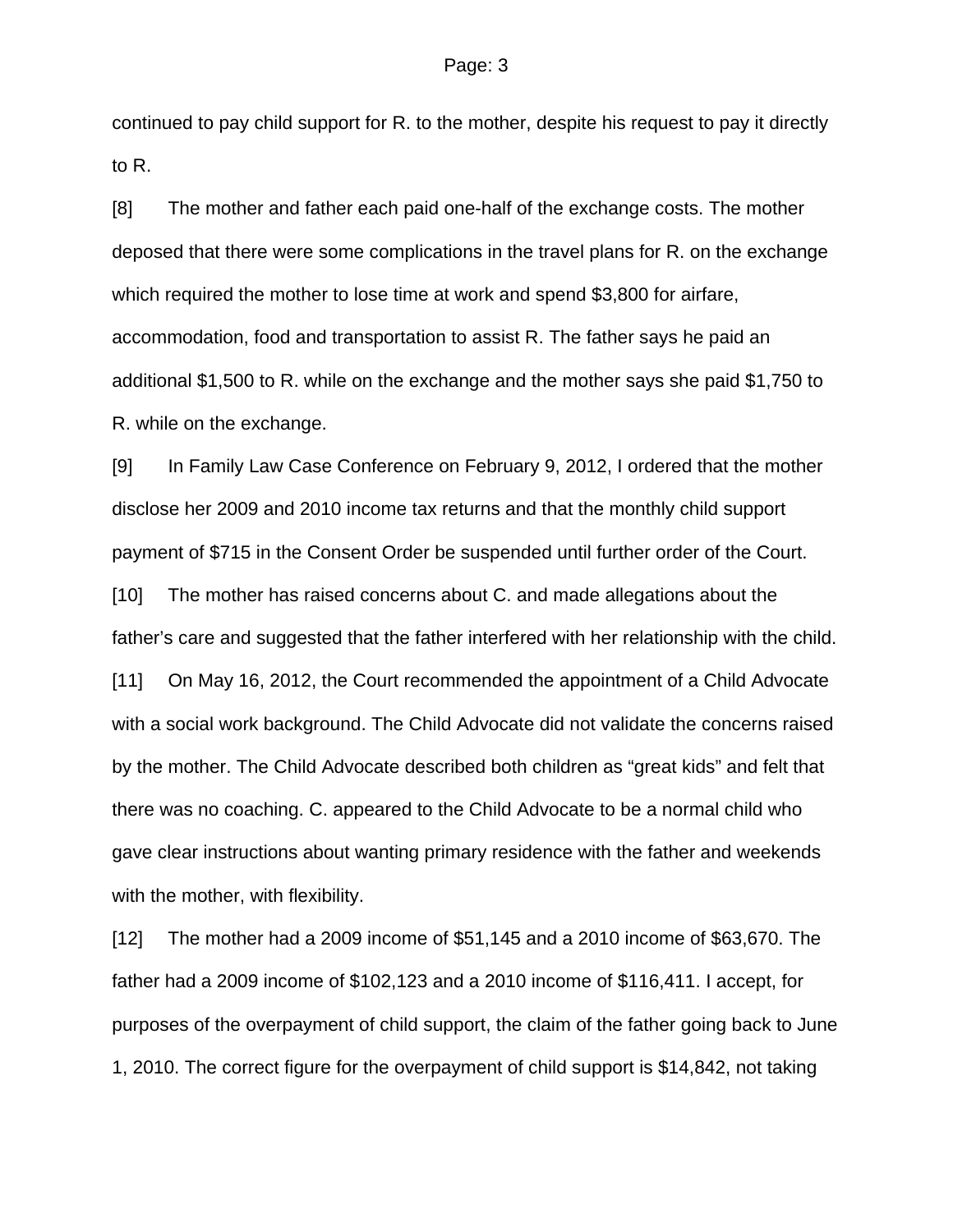#### Page: 4

into account the child support paid by the father to the mother during R.'s exchange program. If the child support paid during the exchange program should be repaid, the amount of the overpayment of child support is \$18,591. There is an additional April to August 2012 adjustment of \$1,354 to be paid by the mother.

[13] I find that the correct date for the commencement of the overpayment calculation is June 1, 2010 because that is the date agreed upon in the Consent Order for the annual adjustment of ongoing child support.

[14] Counsel for the mother has indicated that the mother will suffer a financial impact of approximately \$20,000 if she is ordered to repay the overpayment of child support.

### **ANALYSIS**

[15] The first thing that must be said is that this is not a classic case of a variation application seeking retroactive child support where the proposed payor parent has to accommodate a present expenditure for a past obligation. In this case, the mother has already received the majority of these support payments with the full knowledge that the children were no longer in her care on a shared basis. The hardship, if any, in this case is for the father who has been required to pay child support to the mother and fully support the children who were residing with him.

[16] I say this because the Supreme Court of Canada judgment in *D.B.S. v. S.R.G.*, 2006 SCC 37, stated that the following non-exhaustive factors should be taken into consideration in determining whether a retroactive award was appropriate:

- 1. whether there was a reasonable excuse for the recipient parent failing to make an earlier request for support or variation;
- 2. the conduct of the payor parent;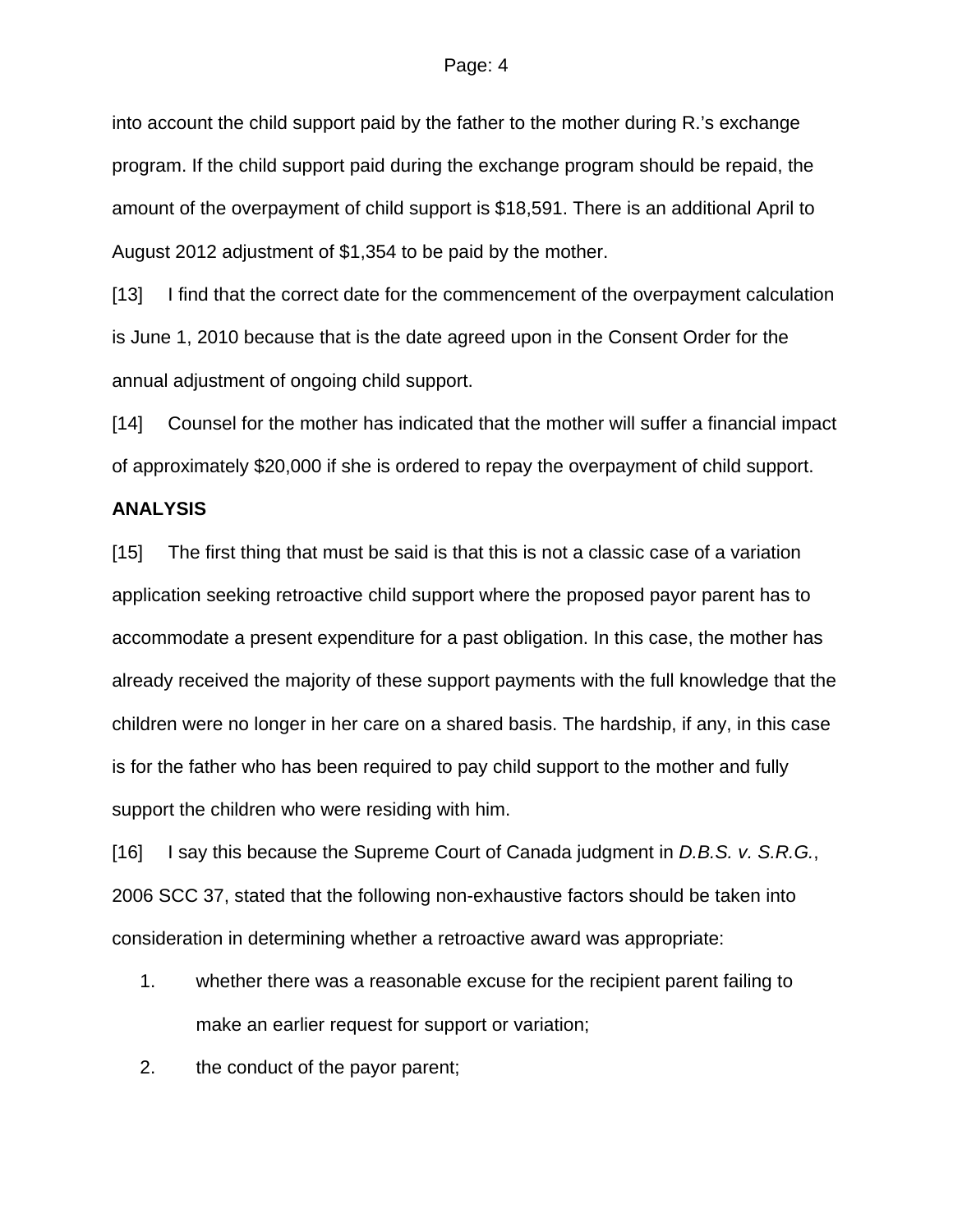3. the circumstances of the children; and

4. any hardship occasioned by a retroactive award.

[17] I conclude that none of these factors militate against the appropriateness of an award that the mother repay the overpayment of child support that was so apparent at the time of the payments by the father to the mother, except for the child support while R. was on the exchange. Child support need not be repaid for that period as the mother maintained a residence and incurred some expenses. However, I order that the sum of \$14,842 plus the April - August 2012 adjustment of \$1,354, for a total of \$16,196, be paid by the mother to the father. I also order that the mother pay child support to the father for C. in the amount of \$609 per month commencing September 1, 2012.

[18] As indicated earlier, the mother and father have reached an agreement on the amount of support each parent will pay for R.'s college education. For the 2012-13 academic year, the father shall contribute \$6,000 and the mother \$3,730. The parties have reached an agreement on the timing of payments which may be included in the Order.

[19] Although it was not an issue before me in this application, I understand that there may be disagreement going forward about whether post-secondary costs are to be shared on an equal basis or in proportion to the respective parental incomes. I offer the following to head off future disputes on this issue. I appreciate that the Consent Order refers to equally sharing the "school fees and expenses" and clearly s. 7 expenses in the guidelines includes post-secondary education expenses. It is not readily apparent that "school fees" is the same thing as "post-secondary education expenses". Nevertheless, where there is a large discrepancy between the respective parental